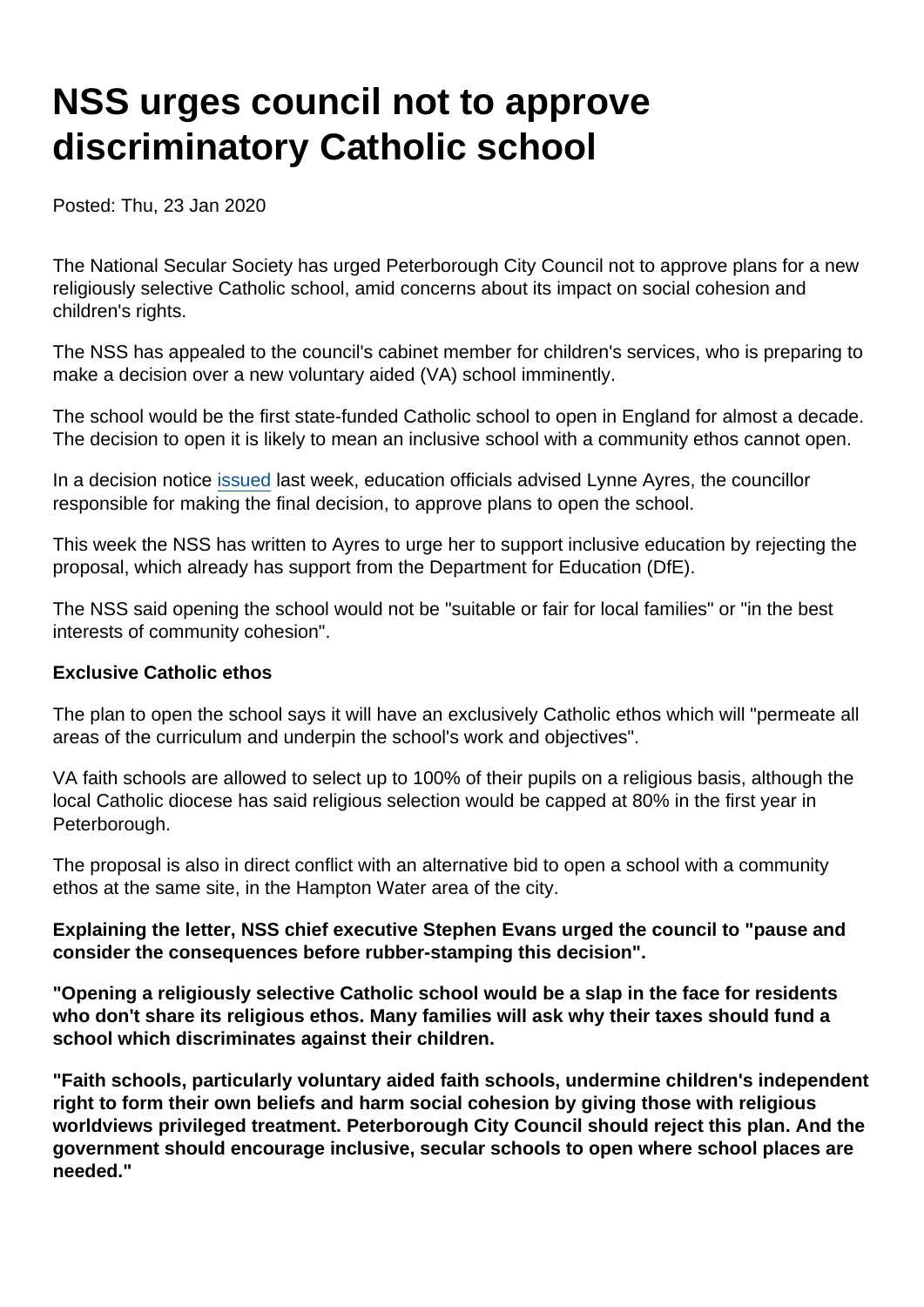In its letter the NSS highlighted [comments](https://www.nomorefaithschools.org/uploads/appendix-local-opposition.pdf) collected by its No More Faith Schools campaign, which showed opposition to a religiously selective school among local residents.

The society also noted a local academy trust's concerns that the school will not meet local demand, would have an adverse impact on families and the environment and would undermine community cohesion.

The NSS is exploring the possibility of a legal challenge to the decision, should it be approved.

Government backing for new VA faith schools

The government [announced](https://www.nomorefaithschools.org/news/2018/11/government-commits-funding-to-new-100-percent-selective-faith-schools) plans for a new wave of VA faith schools, which act as their own admissions authority and can select up to 100% of their pupils on a religious basis, in 2018.

The decision came amid opposition to any limit on religious selection from the Catholic Education Service, which runs Catholic schools in England and Wales.

The DfE [assigned](https://www.secularism.org.uk/news/2019/03/nss-to-challenge-new-religiously-selective-faith-school-proposals) funds for 14 VA faith schools in March 2019. Shortly beforehand a government assessment had [said](https://www.nomorefaithschools.org/news/2018/12/dfe-assessment-new-selective-faith-schools-will-disadvantage-families) new VA schools would be bad for families and teachers who did not their faith and risked harming community cohesion.

The NSS has strongly lobbied against efforts to open these schools and in favour of inclusive, secular alternatives. The proposal to open a school in Peterborough is the only one to have reached this stage to date.

Further notes on VA faith schools

- In VA faith schools 100% of running costs and 90%+ of the capital costs are paid by the state. In this case the local Catholic diocese's capital contribution comes from public funds, as the city council has an agreement with a major housing developer to provide the school building. The costs for this are being passed to initial house purchasers.
- VA faith schools are permitted to teach denominational religious education (inspected by the religious body that runs them, rather than Ofsted).
- VA faith schools can apply a religious test when hiring, promoting or retaining any teacher (though in practice such discrimination is usually restricted to senior roles and RE teachers).

[Discuss on Facebook](https://www.facebook.com/NationalSecularSociety/posts/2732106770190990?__xts__[0]=68.ARAfshltffMSuSdysU41xKrm4nqcbz0hW5Ih8XUt5z-CiVQnp0l4OyUo5QF44YhoZ5b-UC5V4-XYMZrqvQZjeZwZ8VVCybRAlRQd-9ayZUJsQ-EMXiO_5nWQtlVlXkT0uije2X0FLmCLNlX77WfieweWUMjteW0jfhmtDR5FjslblWtfRB7RC6xIHPk-N46fU9rus3vK9ivT6OILqu6hqjsny9zbUCj9JPLYoHkUdr3JVPhStax9SAaHXH1emTUSNTHC1FTDXHd-TQrOiEhXJuTxVks8-uyTkJ2bpK-kcJ56P4j2UJcaT5t4Wy_x7Y3kdxw-AuzNNnYYlMHDb8t84ufv9w&__tn__=-R)

### Join our national campaign against faith schools

We campaign for an inclusive and secular education system free from any form of religious privilege, partisanship, proselytization or discrimination. Please consider a donation, from as little as £1 a month, to help support our work in this area.

P.S. make sure to check out the related campaigns below.

- [Find out more](https://www.secularism.org.uk/faith-schools/)
- [Donate](https://www.secularism.org.uk/donate.html)
- [Share on What's App](whatsapp://send?text=http://www.secularism.org.uk/news/2020/01/nss-urges-council-not-to-approve-new-discriminatory-catholic-school?format=pdf)
- [Share on Facebook](https://www.facebook.com/sharer/sharer.php?u=http://www.secularism.org.uk/news/2020/01/nss-urges-council-not-to-approve-new-discriminatory-catholic-school?format=pdf&t=NSS+urges+council+not+to+approve+discriminatory+Catholic+school)
- [Share on Twitter](https://twitter.com/intent/tweet?url=http://www.secularism.org.uk/news/2020/01/nss-urges-council-not-to-approve-new-discriminatory-catholic-school?format=pdf&text=NSS+urges+council+not+to+approve+discriminatory+Catholic+school&via=NatSecSoc)